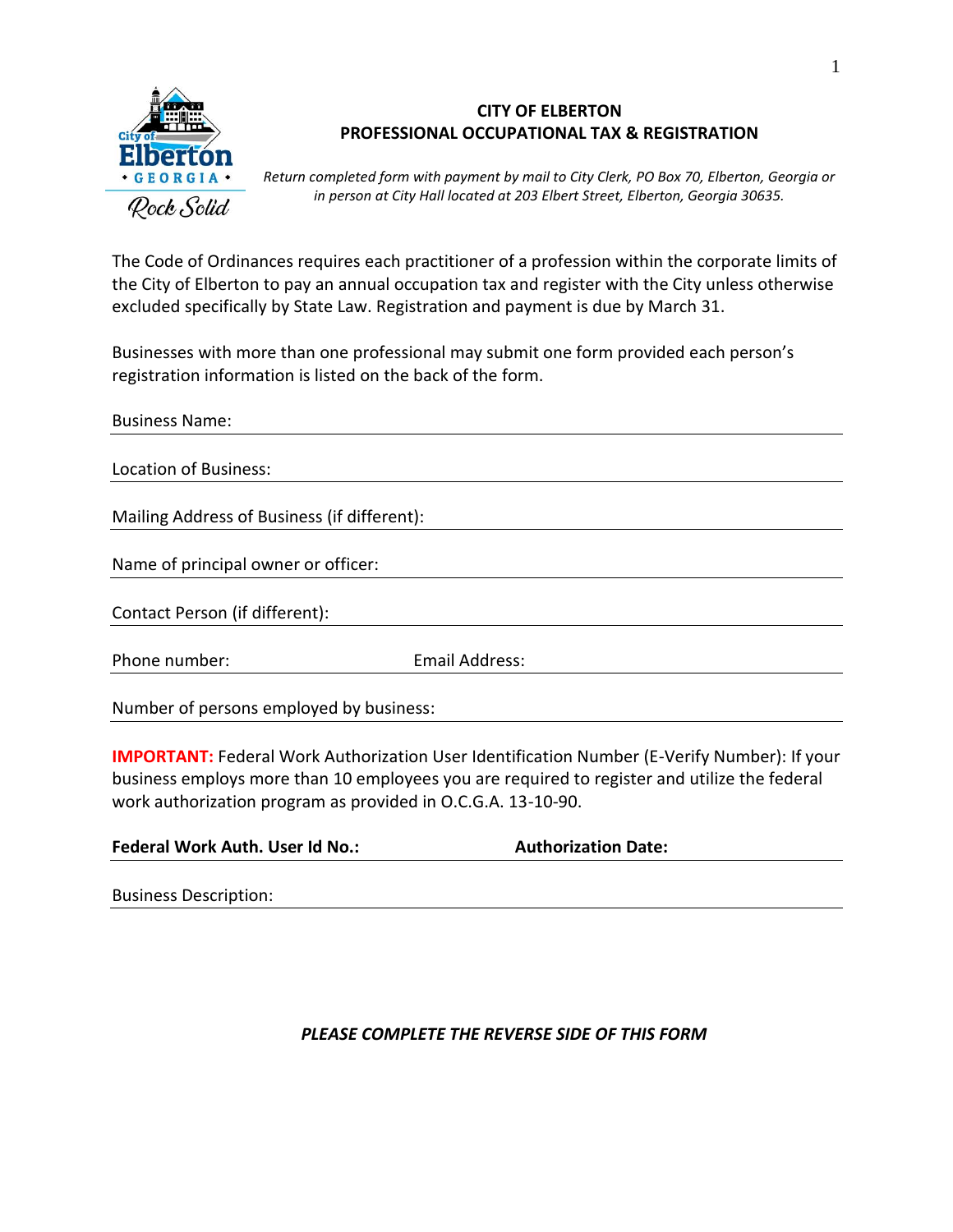### **PROFESSIONAL OCCUPATIONAL TAX & REGISTRATION CALCULATION**

| <b>Number of Professionals</b> | <b>Fee per Professional</b> | <b>Total Amount Due</b>                           |
|--------------------------------|-----------------------------|---------------------------------------------------|
|                                | $x$ \$100.00 =              |                                                   |
| <b>Name of Professional</b>    |                             | <b>Mailing address if different from business</b> |
|                                |                             |                                                   |
|                                |                             |                                                   |

I certify that the information given on this return is true and correct, to the best of my knowledge, and records shall be available for inspection as required in Section 10-53 of the Occupational Tax Ordinance of the City of Elberton, Georgia.

Signature Date Date Date

## **The following is a list of the professionals who may elect to pay for a professional license in lieu of an occupational tax based on the gross receipts of the business or practitioner. If you would rather complete the occupational tax license, please contact the City Clerk to receive this form.**

Lawyers, Physicians, Osteopaths, Chiropractors, Podiatrists, Dentists, Optometrists, Psychologists, Veterinarians, Landscape architects, Land surveyors, Practitioners of physiotherapy, Public accountants, Embalmers, Funeral directors, Civil, mechanical, hydraulic, or electrical engineers, Architects, and Marriage and family therapists, social workers, and professional counselors.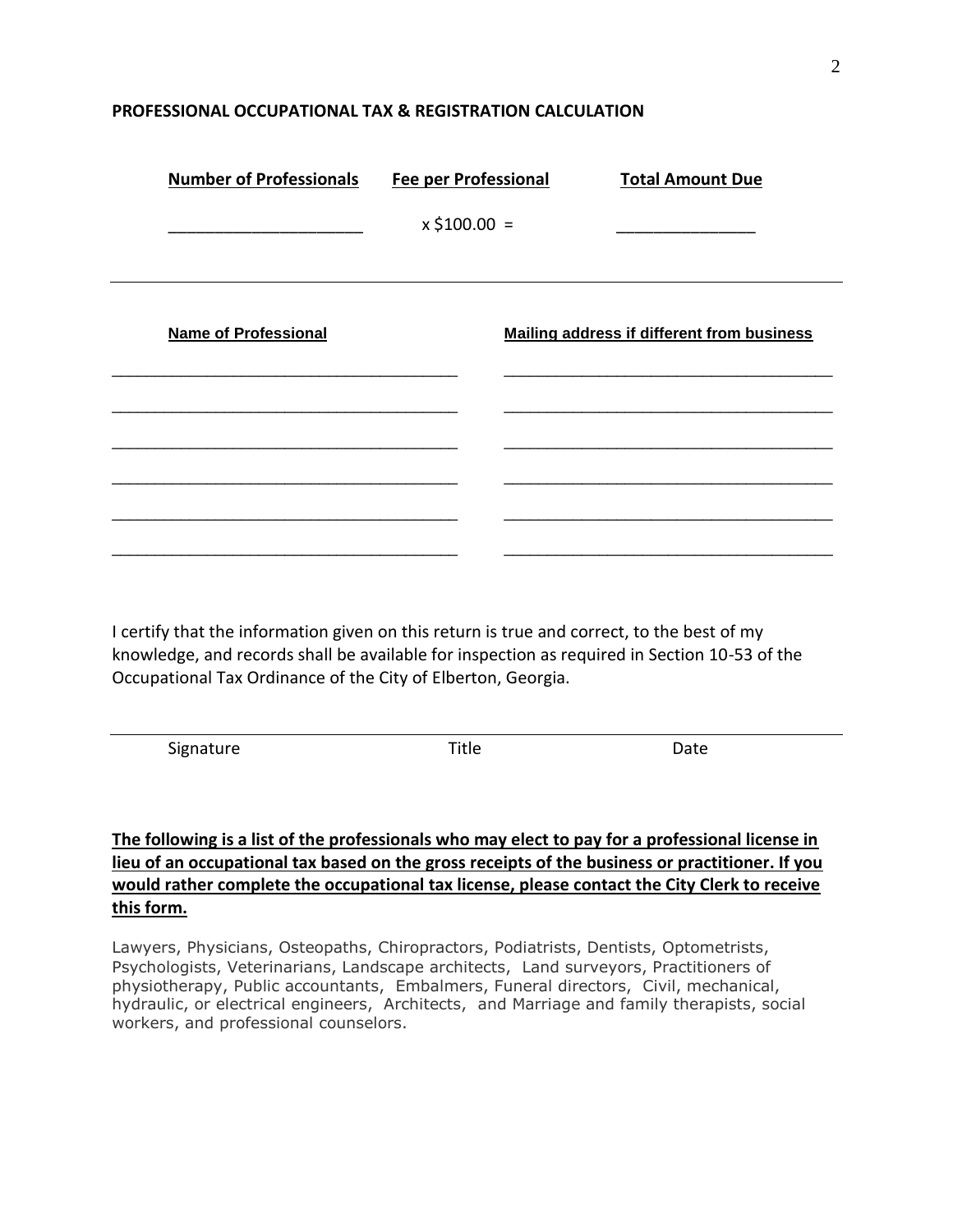### **E-VERIFY AFFIDAVIT Pursuant to O.C.G.A. 36-60-6(d)**

### **\*To be completed by all owners of business.**

By executing this affidavit under oath, the undersigned private employer verifies one of the following with respect to its application for license, permit, or other document required to operate a business in O.C.G.A. 36-60-6(d):

Check one:

- a. On January 1, of previous year, the individual, firm, or corporation employed more than ten (10) employees
- b. On January 1, of previous year, the individual, firm, or corporation employed ten (10) or fewer employees.

The employer has registered with and utilizes the federal work authorization program in accordance with the application provisions and deadlines established in O.C.G.A. 36-60-6. The undersigned private employer also attests that its federal work authorization user identification number and date of authorization is as follows:

\_\_\_\_\_\_\_\_\_\_\_\_\_\_\_\_\_\_\_\_\_\_\_\_\_\_\_\_\_\_\_\_\_\_\_\_\_\_\_\_\_\_\_\_\_\_\_\_\_\_\_\_\_\_\_\_\_\_\_\_\_\_\_\_\_\_\_\_\_\_\_\_\_\_\_\_\_\_

Name of Private Employer

Federal Work Authorization User Id No Date of Authorization

I hereby declare under penalty of perjury that the foregoing is true and correct.

\_\_\_\_\_\_\_\_\_\_\_\_\_\_\_\_\_\_\_\_\_\_\_\_\_\_\_\_\_\_\_\_\_\_\_ \_\_\_\_\_\_\_\_\_\_\_\_\_\_\_\_\_\_\_\_\_\_\_\_\_

Signature of Authorized Officer or Agent

Print Name of and Title of Authorized Officer, or Agent

SWORN TO AND SUBSCRIBED BEFORE ME THIS (SEAL) \_\_\_\_\_\_\_\_\_\_\_DAY OF \_\_\_\_\_\_\_\_\_\_\_\_\_\_\_\_\_, \_\_\_\_\_.

\_\_\_\_\_\_\_\_\_\_\_\_\_\_\_\_\_\_\_\_\_\_\_\_\_\_\_\_\_\_\_\_\_\_\_\_\_\_\_\_\_

#### NOTARY PUBLIC

*To register for the E-Verify Program, go to the U.S. Citizenship and Immigration Services website [\(www.uscis.gov\)](http://www.uscis.gov/).*